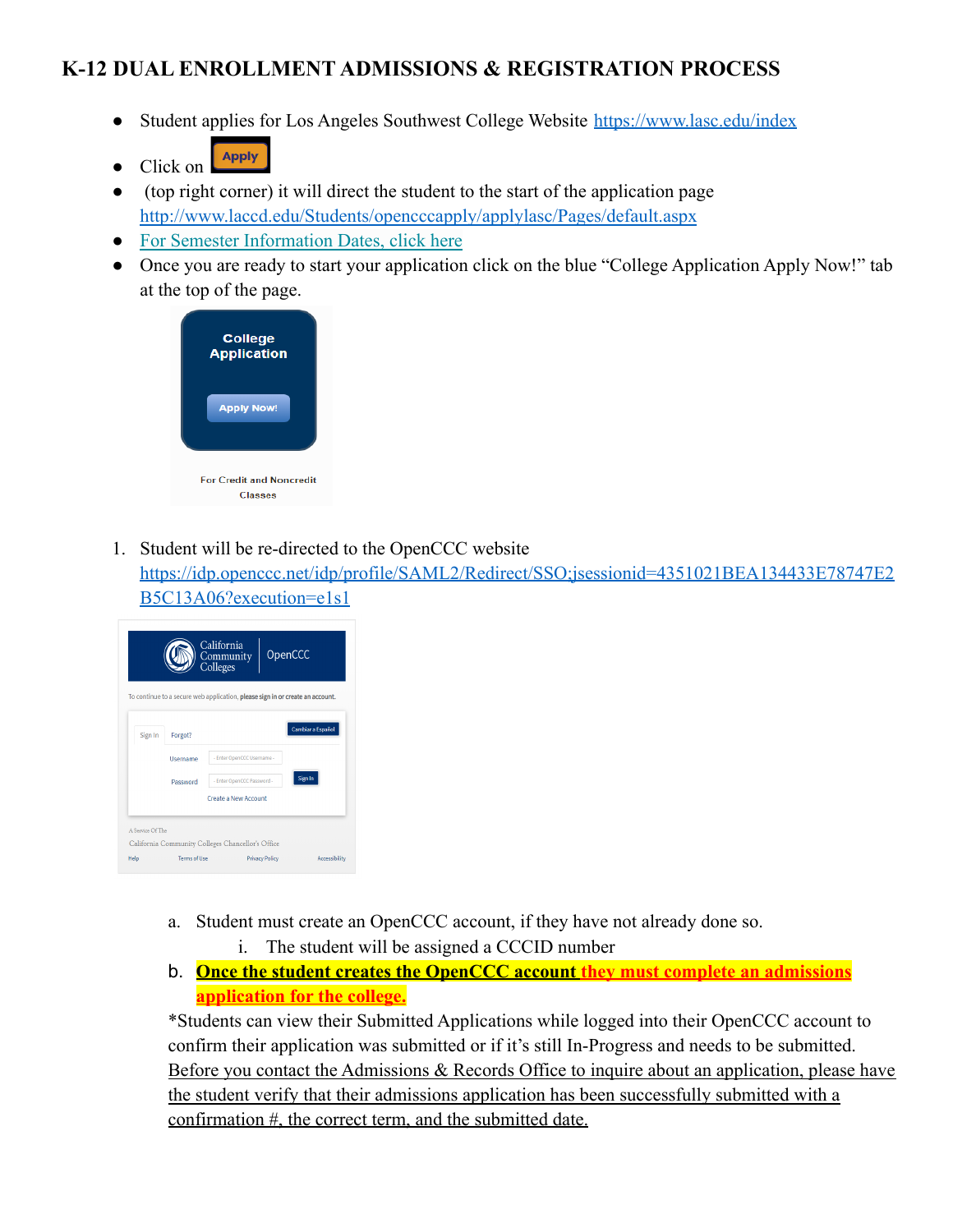- 2. Student will receive their acceptance letter from LACCD with their Student ID number, student email address, and further information with in 24 -48 business hours.
	- a. If the student does not receive their acceptance letter within the  $24 48$  business hours, please reach out to the Admissions & Records Office via Live Chat <https://laccd.craniumcafe.com/group/admissions-and-records-lasc/lobby> to inquire about their application.
- 3. Student can now submit their K12 Dynamic Form and include their LACCD Student ID number on the application.
	- a. If the student does not have a LACCD Student ID number, please do not start the Dynamic Form process.
- 4. Student creates an account on Dynamic Forms [https://dynamicforms.ngwebsolutions.com/Account/Login?ReturnUrl=%2FSubmit%2FStart%2F428](https://dynamicforms.ngwebsolutions.com/Account/Login?ReturnUrl=%2FSubmit%2FStart%2F4282940f-3836-423a-9707-709b2264939e%3FSSO%3DN) [2940f-3836-423a-9707-709b2264939e%3FSSO%3DN](https://dynamicforms.ngwebsolutions.com/Account/Login?ReturnUrl=%2FSubmit%2FStart%2F4282940f-3836-423a-9707-709b2264939e%3FSSO%3DN)
- 5. Student creates a Dynamic Form and identifies their high school, and enters their parent information and it is then routed to the parent.
	- a. Student must list their LACCD Student ID number on the Dynamic Form
- 6. Parent approves the Dynamic Form and it is then routed to the high school
	- a. The parent must create their own Dynamic Form account so they are able to sign the document.
- 7. High school approves the Dynamic Form and it is routed to the Vice President of Student Services
	- a. The high school must create their own Dynamic Form account so they are able to sign the document
- 8. VP of Student Services approves the Dynamic Form and Admissions & Records codes form on Control High School in SIS
- 9. School site coordinator sends a list of all Dynamic Forms that they have approved
	- a. Please DO NOT list any students on the master list if their Dynamic Form has not been approved.
- 10. Admissions & Records staff codes Dynamic Forms into SIS
- 11. Using the approved list provided by the Dual Enrollment schools, Admissions & Records staff will create a student block for each school to add the students to the roster.
- 12. Once processed the Admissions & Records staff will update the approved list received from the School site coordinator, and the list will also include an updated roster.
	- a. The Admissions & Records Office does not drop students from their classes. It is the responsibility of the student to drop their class/classes using the student information system.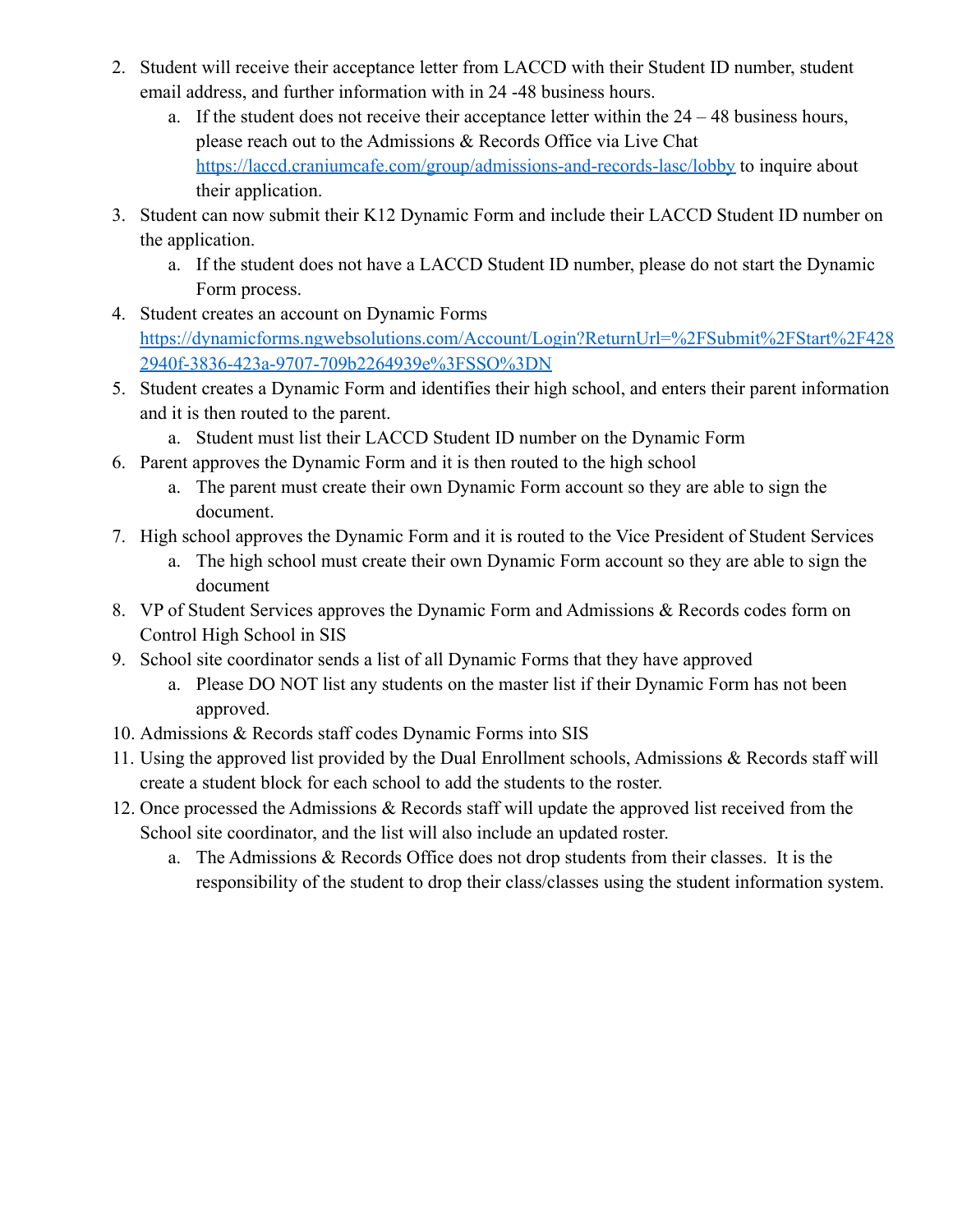## **ADMISIONES DE MATRÍCULA DUAL K-12 Y PROCESO DE REGISTRO**

El estudiante solicita el sitio web de Los Angeles Southwest College https://www.lasc.edu/index

Haga clic en (esquina superior derecha) que dirigirá al estudiante al inicio de la página de solicitud http://www.laccd.edu/Students/opencccapply/applylasc/Pages/default.aspx

Para las fechas de información del semestre, haga clic aquí

Una vez que esté listo para iniciar su solicitud, haga clic en el botón azul "Solicitud universitaria ¡Solicite ahora!" pestaña en la parte superior de la página.

El estudiante será redirigido al sitio web de OpenCCC https://idp.openccc.net/idp/profile/SAML2/Redirect/SSO;jsessionid=4351021BEA134433E78747E2B5C13A06 ?execution=e1s1

El estudiante debe crear una cuenta OpenCCC, si aún no lo ha hecho.

Al estudiante se le asignará un número CCCID

Una vez que el estudiante crea la cuenta OpenCCC, debe completar una solicitud de admisión para la universidad.

\* Los estudiantes pueden ver sus solicitudes enviadas mientras inician sesión en su cuenta de OpenCCC para confirmar que su solicitud fue enviada o si aún está en progreso y debe enviarse. Antes de comunicarse con la Oficina de Admisiones y Registros para solicitar información sobre una solicitud, pídale al estudiante que verifique que su solicitud de admisión se haya enviado correctamente con un número de confirmación, el plazo correcto y la fecha de envío.

El estudiante recibirá su carta de aceptación de LACCD con su número de identificación de estudiante, dirección de correo electrónico del estudiante y más información en un plazo de 24 a 48 horas hábiles.

Si el estudiante no recibe su carta de aceptación dentro de las 24 a 48 horas hábiles, comuníquese con la Oficina de Admisiones y Registros a través del chat en vivo https://laccd.craniumcafe.com/group/admissions-and-records-lasc/lobby para informarse sobre su aplicación.

El estudiante ahora puede enviar su formulario dinámico K12 e incluir su número de identificación de estudiante LACCD en la solicitud.